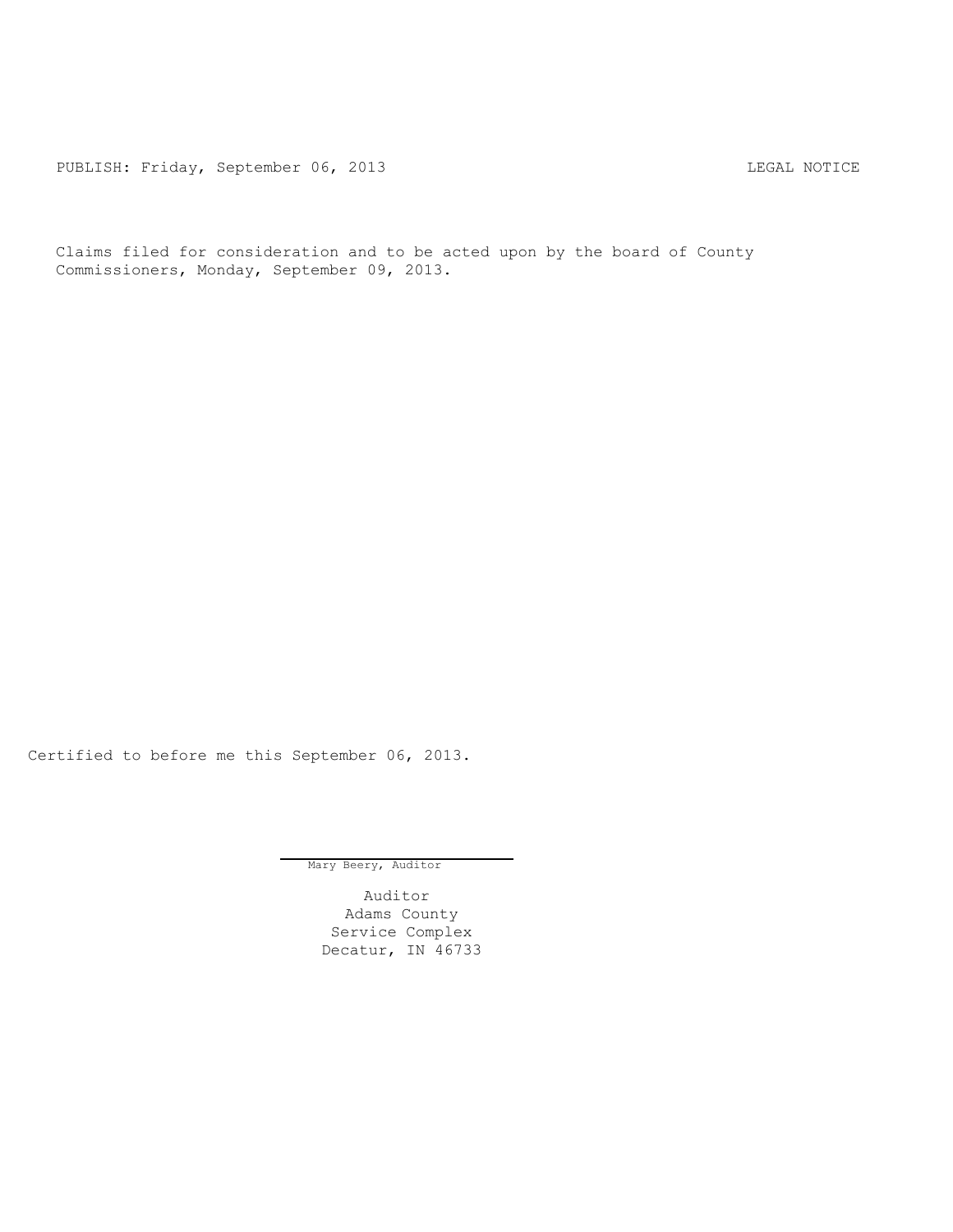

## **Claims Docket for Newspaper Adams County, Indiana**

## For Period: **8/13/2013** to **8/26/2013**

*313 W. Jefferson St. Decatur, IN 46733 (219) 724-2600*

## Date Claims to be Paid: **9/9/2013**

| <b>Vendor</b>                        | <b>Amount</b> | <b>Vendor</b>                                    | <b>Amount</b> |
|--------------------------------------|---------------|--------------------------------------------------|---------------|
| Adams County Council On Aging, Inc.  | 2,000.00      | Adams Memorial Hospital                          | 33,993.13     |
| Adams County Solid Waste             | 17.52         | Indiana Michigan Power                           | 624.62        |
| Appraisal Research Corporation       | 831.25        | Hoosier Blue Flame                               | 13.50         |
| Brateman's, Inc.                     | 849.42        | Chet's Pest Control                              | 110.00        |
| Cintas Location #338                 | 45.00         | City Of Decatur                                  | 1,895.38      |
| Decatur Daily Democrat               | 136.75        | <b>Decatur Dental Services</b>                   | 637.00        |
| Douglas L. Bauman                    | 279.80        | Erie Haven                                       | 4,332.80      |
| Everett Refrigeration & E            | 61.88         | Fleming Excavating, Inc.                         | 65,955.60     |
| Gordon Food Service                  | 2,936.88      | Indiana Stamp Company, Inc.                      | 60.62         |
| Racquel Werich                       | 75.00         | Mark S. Gresla, MD                               | 420.25        |
| Neil Ogg                             | 19.36         | Nipsco                                           | 273.28        |
| Office Concepts, Inc.                | 137.30        | Piqua Repair Inc.                                | 424.06        |
| Portland Motor Parts, Inc            | 448.96        | Ronnie L. Smitley                                | 50.00         |
| Rorick Electric                      | 935.17        | Roto-Rooter                                      | 220.00        |
| Sherwin-Williams                     | 109.15        | Print Shop                                       | 37.79         |
| Underground Pipe & Valve,            | 285.05        | Wal-Mart / GEMB                                  | 154.71        |
| Witham Toxicology Laboratory         | 1,830.15      | Zwick And Jahn Funeral Home                      | 500.00        |
| Christopher E. Harvey                | 22.00         | CenturyLink                                      | 5,042.45      |
| Adams County Automotive Supply, Inc. | 10.99         | Mary Baker                                       | 50.00         |
| Tom Magnan                           | 12.00         | Municipal Electronics                            | 360.00        |
| Bluhm & Reber                        | 125.00        | Logans Stump Removal                             | 58.20         |
| Mary Beery                           | 69.34         | Don Myers Plumbing                               | 75.00         |
| Indiana County Auditor's             | 630.00        | Sam's Engine Clinic                              | 15.00         |
| Chad W. Sprunger                     | 1,009.33      | McIntire Heating                                 | 105.00        |
| Tom Magnan/Special Needs             | 227.77        | Kristina Nichols                                 | 18.92         |
| Charles M. Tooley                    | 311.08        | Benicomp, Inc                                    | 136,020.68    |
| Harvest Land Co-op                   | 239.74        | Pepper L York                                    | 105.60        |
| Missy Smitley                        | 134.80        | <b>ERS Wireless Communications</b>               | 7.50          |
| Michael G. Werling                   | 472.50        | Troyer's Market LLC                              | 2,207.47      |
| <b>Stanley Steemer</b>               | 225.00        | Kendall Electric, Inc.                           | 57.23         |
| <b>Uricks Trucking</b>               | 176.00        | Bi-County Services, Inc                          | 3,276.00      |
| Deb Stevens                          | 45.76         | Deborah A. Schantz                               | 339.85        |
| <b>IVRA</b>                          | 125.00        | Verizon Wireless                                 | 1,925.76      |
| <b>Stationair's Express</b>          | 642.16        | Landon Patterson                                 | 2,016.17      |
| Parkview Hospital                    | 6,693.25      | Karla Marbach                                    | 271.21        |
| ReusserDesign                        | 25.00         | Habegger's Ace Lumber #4488                      | 39.98         |
| CDW Government, Inc.                 | 3,507.74      | <b>First National Bank</b>                       | 116.99        |
| John August                          | 26.51         | LBH Chemical & Industrial                        | 1,352.04      |
|                                      | 246.47        | Decatur Ace Hardware                             | 97.85         |
| Office Depot                         | 30.00         |                                                  |               |
| WM Imaging Solutions, Inc.           |               | O'Reilly Auto Parts<br>Purdue CES Education Fund | 15.50         |
| Global GOV/ED Solutions Inc.         | 1,766.00      |                                                  | 19.94         |
| Anna Steiner                         | 50.00         | Paperless Business Solutions, LLC                | 250.00        |
| Central Customer Charges             | 625.80        | <b>Adams County Community Corrections</b>        | 3,340.00      |
| Eastern Alliance Insurance Company   | 5,106.41      | Ebberts Seed and Chemical                        | 477.75        |
| Indigital Telecom                    | 4,311.88      | GE Capital Information Technology Soluti         | 10,096.05     |
| Asphalt Material, Inc.               | 69,472.77     | Eran Hackman                                     | 49.28         |
| Pitney Bowes, Inc.                   | 135.98        | Gerber & Company Foods, LLC                      | 1,503.55      |
| Commercial Filter Service, Inc.      | 81.13         | Troyer Brothers, Inc.                            | 22.50         |